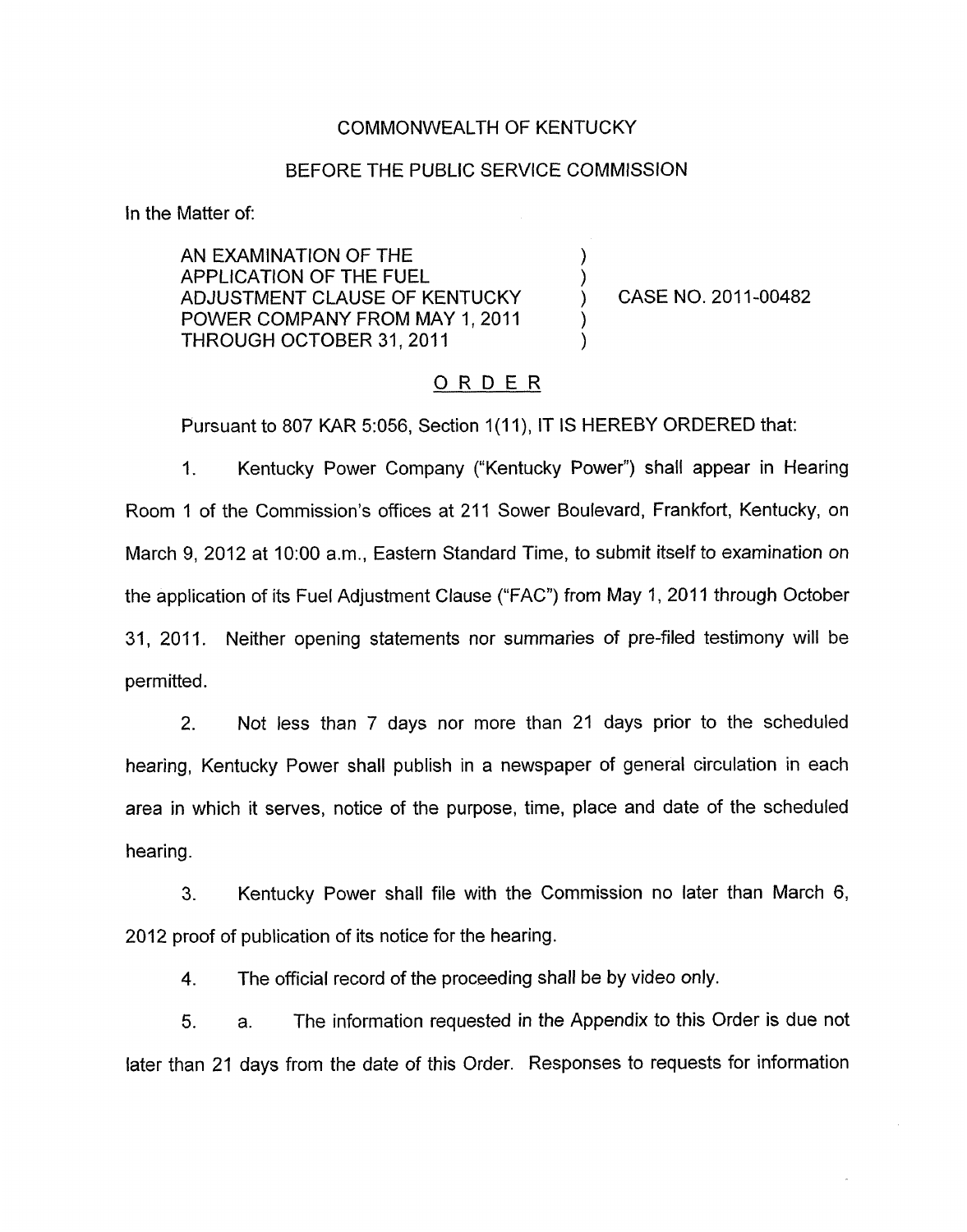shall be appropriately bound, tabbed and indexed and shall include the name of the witness responsible for responding to the questions related to the information provided, with copies to all parties of record and an original and ten copies to the Commission.

b. Each response shall be answered under oath or, for representatives of a public or private corporation or a partnership or association or a governmental agency, be accompanied by a signed certification of the preparer or the person supervising the preparation of the response on behalf of the entity that the response is true and accurate to the best of that person's knowledge, information, and belief formed after a reasonable inquiry.

c. A party shall make timely amendment to any prior response if it obtains information which indicates that the response was incorrect when made or, though correct when made, is now incorrect in any material respect.

d. For any request to which a party refuses to furnish all or part of the requested information, that party shall provide a written explanation of the specific grounds for its failure to completely and precisely respond.

6. Any party who wishes to file testimony in this proceeding or to request information from Kentucky Power may petition the Commission for a procedural schedule.

7. All documents that Kentucky Power filed with the Commission during the period under review pursuant to 807 KAR 5:056, Section 1(7) and (9), are incorporated by reference into the record of this proceeding.

-2- Case No. 201 1-00482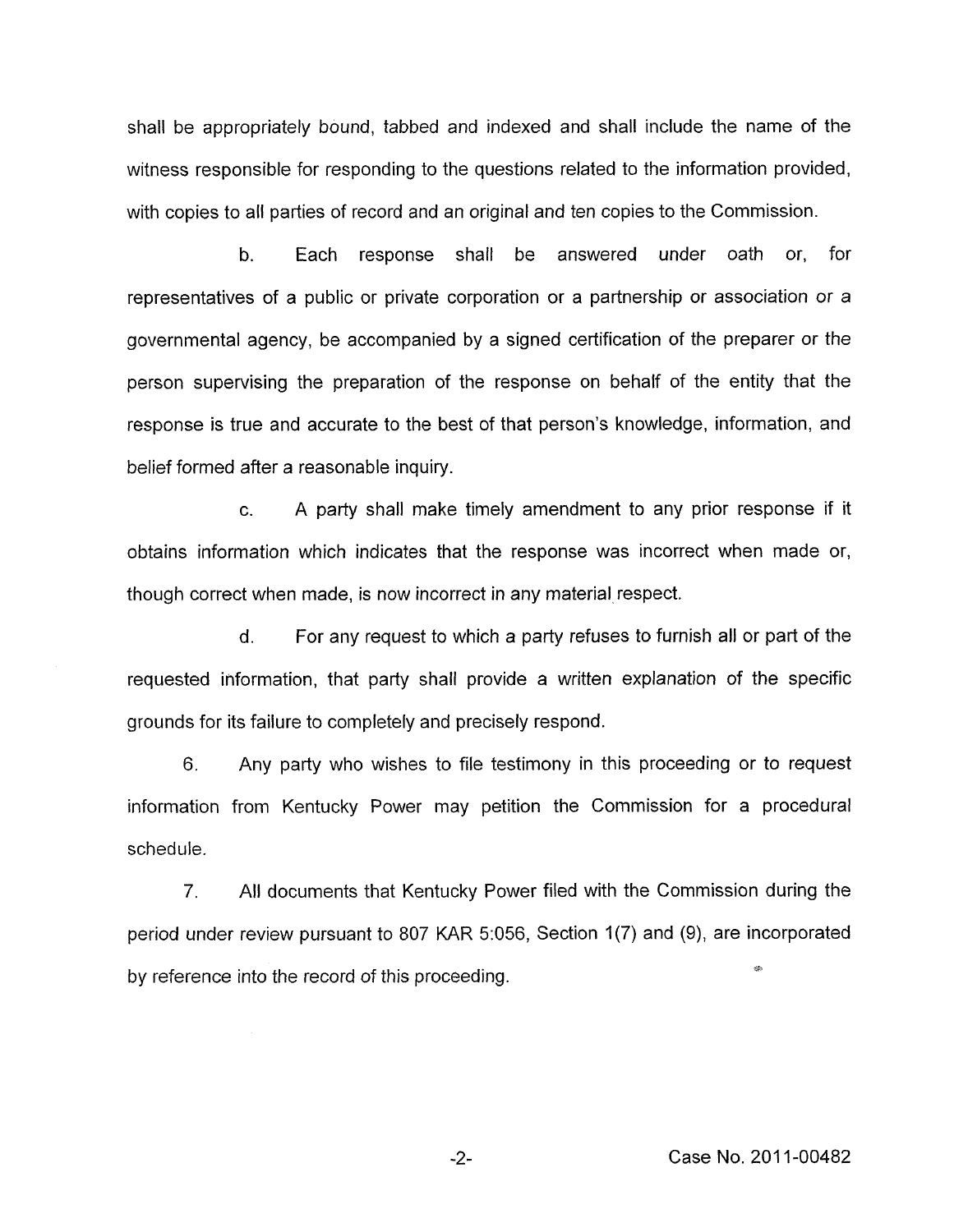By the Commission



**ATTES** Executive Director

Case No. 2011-00482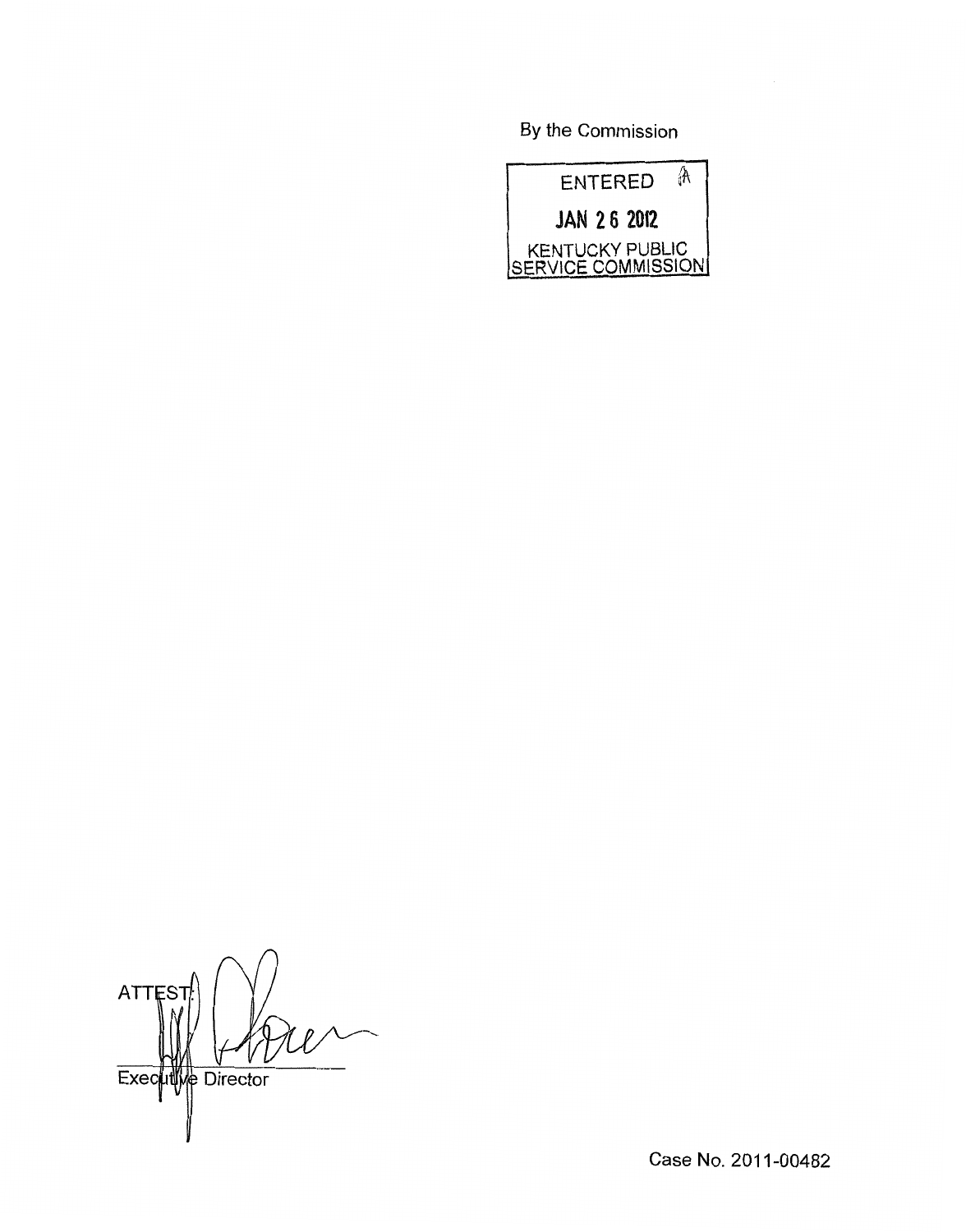#### APPENDIX

# APPENDIX TO AN ORDER OF THE KENTUCKY PUBLIC SERVICE COMMISSION IN CASE NO. 2011-00482 DATED JAN 2 6 2012

1. For the period from May 1, 2011 through October 31, 2011, list each vendor from whom coal was purchased and the quantities and the nature of each purchase (e.g., spot or contract). For the period under review in total, provide the percentage of purchases that were spot versus contract.

2. For the period from May 1, 2011 through October 31, 2011, list each vendor from whom natural gas was purchased for generation and the quantities and the nature of each purchase (e.g., spot or contract). For contract purchases, state whether the contract has been filed with the Commission. If no, explain why it has not been filed.

3. State whether Kentucky Power engages in hedging activities for its coal or natural gas purchases used for generation. If yes, describe the hedging activities in detail.

4. For each generating station or unit for which a separate coal pile is maintained, state, for the period from May 1, 2011 through October 31, 2011, the actual amount of coal burned in tons, the actual amount of coal deliveries in tons, the total kWh generated, and the actual capacity factor at which the plant operated.

5. List all firm power commitments for Kentucky Power from May I, 2011 through October 31, 2011 for (a) purchases and (b) sales. This list shall identify the electric utility, the amount *of* commitment in MW, and the purpose of the commitment (e.g., peaking, emergency).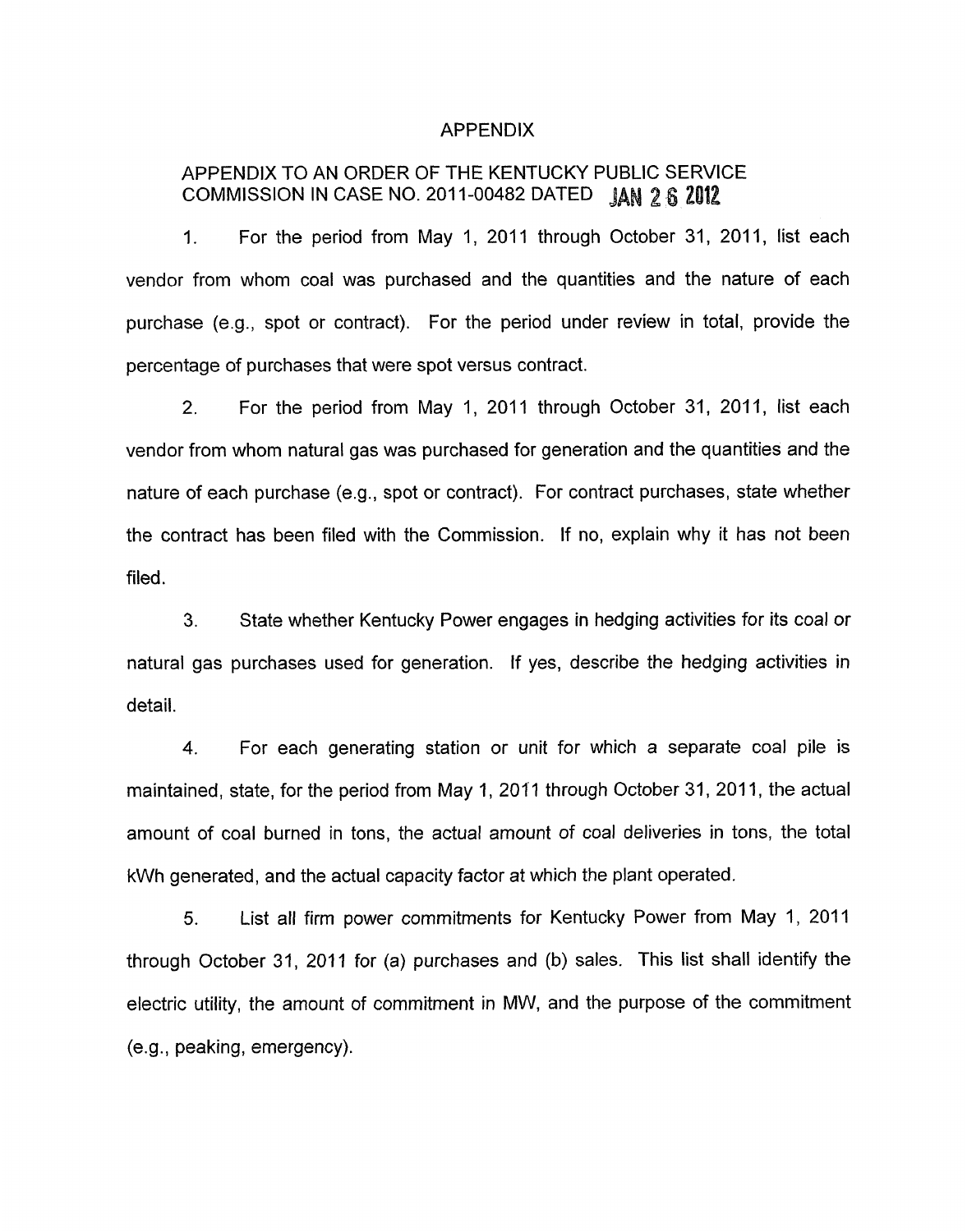6. Provide a monthly billing summary of sales to all electric utilities for the period May 1, 2011 through October 31, 2011.

*7.* List Kentucky Power's scheduled, actual, and forced outages from May I, 2011 through October 31, 2011.

8. List all existing fuel contracts categorized as long-term (i.e., one year or more in length). Provide the following information for each contract:

> a. Supplier's name and address;

- b. Name and location of production facility;
- C. Date when contract was executed;
- d. Duration of contract;
- e. Date(s) of each contract revision, modification, or amendment;
- f. Annual tonnage requirements;
- $\mathfrak{g}.$ Actual annual tonnage received since the contract's inception;
- h. Percent of annual requirements received during the contract's term;
- **I.**  Base price in dollars per ton;
- **j.**  Total amount of price escalations to date in dollars per ton; and
- k. Current price paid for coal under the contract in dollars per ton (i +

j).

- **9.** a. State whether Kentucky Power regularly compares the price of its coal purchases to those paid by other electric utilities.
	- b. If yes, state: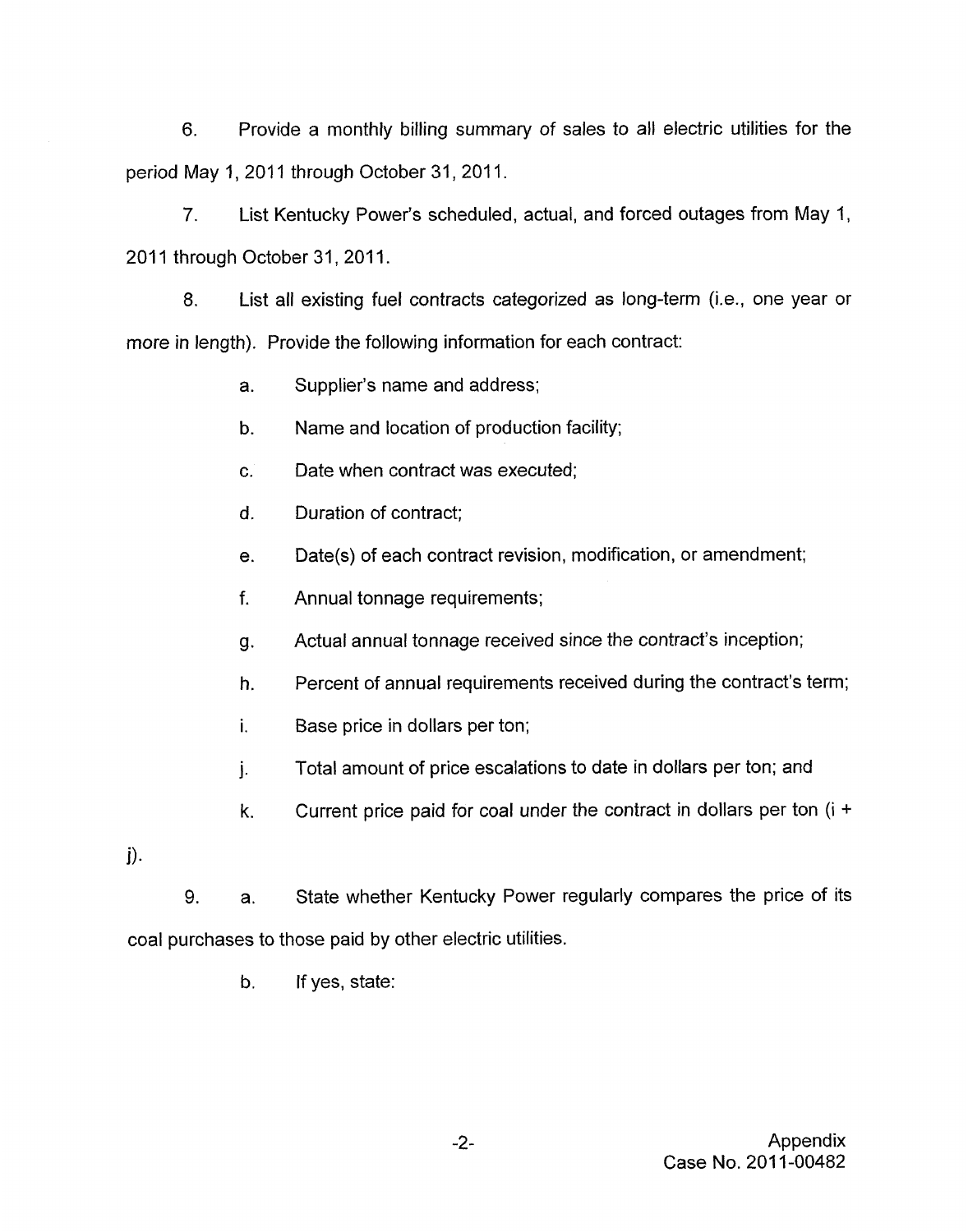(1) How Kentucky Power's prices compare with those of other utilities for the review period. Include all prices used in the comparison in cents per MMbtu.

(2) The utilities that are included in this comparison and their locations.

IO. State the percentage of Kentucky Power's coal, as of the date of this Order, that is delivered by:

- a. Rail;
- b. Truck; or
- c. Barge.

11. a. State Kentucky Power's coal inventory level in tons and in number of days' supply as of October 31, 2011. Provide this information by generating station and in the aggregate.

> b. Describe the criteria used to determine number of days' supply.

c. Compare Kentucky Power's coal inventory as of October 31, 2011 to its inventory target for that date for each plant and for total inventory.

d. If actual coal inventory exceeds inventory target by 10 days' supply, state the reasons for excessive inventory.

e. (1) State whether Kentucky Power expects any significant changes in its current coal inventory target within the next 12 months.

(2) If yes, state the expected change and the reasons for this change.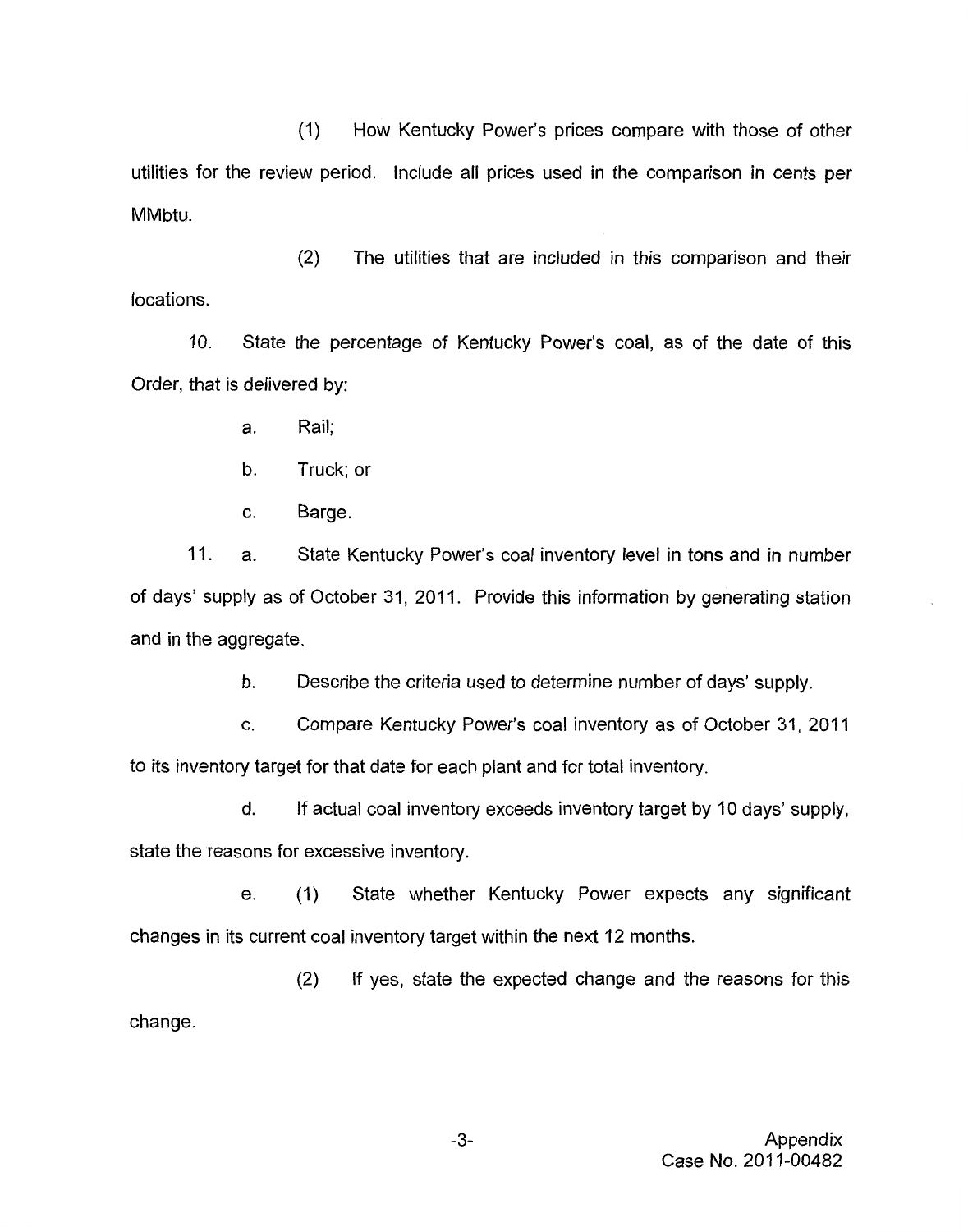12. a. State whether Kentucky Power has audited any of its coal contracts during the period from May 1, 2011 through October 31, 2011.

- b. If yes, for each audited contract:
	- (1) Identify the contract;
	- (2) Identify the auditor;
	- (3) State the results of the audit; and
- (4) Describe the actions that Kentucky Power took as a result of the audit.

13. a. State whether Kentucky Power has received any customer complaints regarding its FAC during the period from May 1, 2011 through October 31, 2011.

- b. If yes, for each complaint, state:
	- (I) The nature of the complaint; and
	- (2) Kentucky Power's response.

State whether Kentucky Power is currently involved in any litigation 14. a. with its current or former coal suppliers.

- b. If yes, for each litigation:
	- (I) Identify the coal supplier;
	- (2) Identify the coal contract involved;
	- (3) State the potential liability or recovery to Kentucky Power:
	- (4) List the issues presented; and
	- (5) Provide a copy of the complaint or other legal pleading that

initiated the litigation and any answers or counterclaims. If a copy has previously been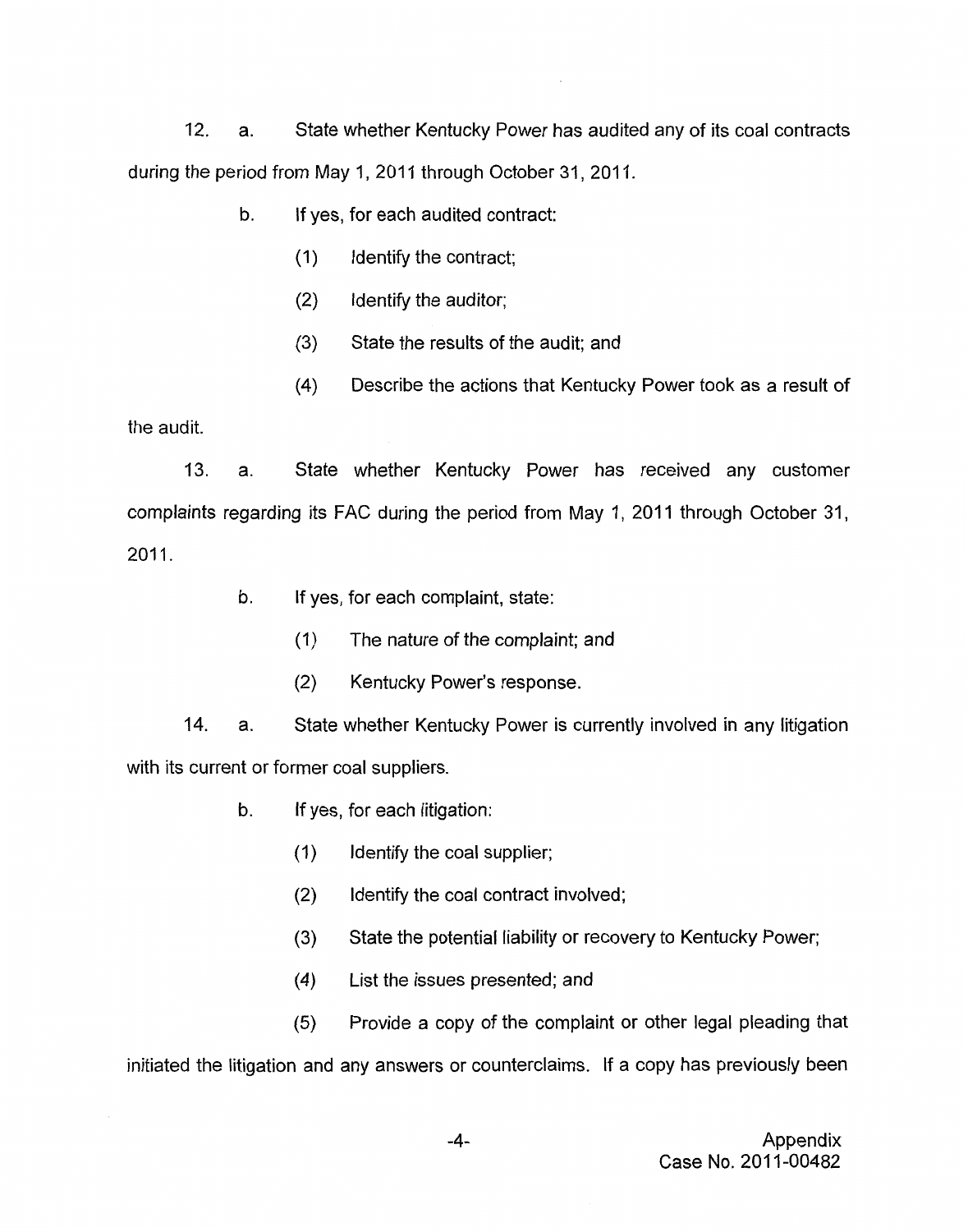filed with the Commission, provide the date on which it was filed and the case in which it was filed.

> c. State the current status of all litigation with coal suppliers.

15. a. During the period from May 1, 2011 through October 31, 2011, have there been any changes to Kentucky Power's written policies and procedures regarding its fuel procurement?

- b. If yes:
	- (I) Describe the changes;
	- (2) Provide the written policies and procedures as changed;
	- (3) State the date(s) the changes were made; and
	- **(4)**  Explain why the changes were made.

**If** no, provide the date Kentucky Power's current fuel procurement policies and procedures were last changed, when they were last provided to the Commission, and identify the proceeding in which they were provided. c.

16. a. State whether Kentucky Power is aware of any violations of its policies and procedures regarding fuel procurement that occurred prior to or during the period from May 1, 2011 through October 31, 2011.

- b. If yes, for each violation:
	- (I) Describe the violation;

(2) Describe the action(s) that Kentucky Power took upon discovering the violation; and

(3) Identify the person(s) who committed the violation.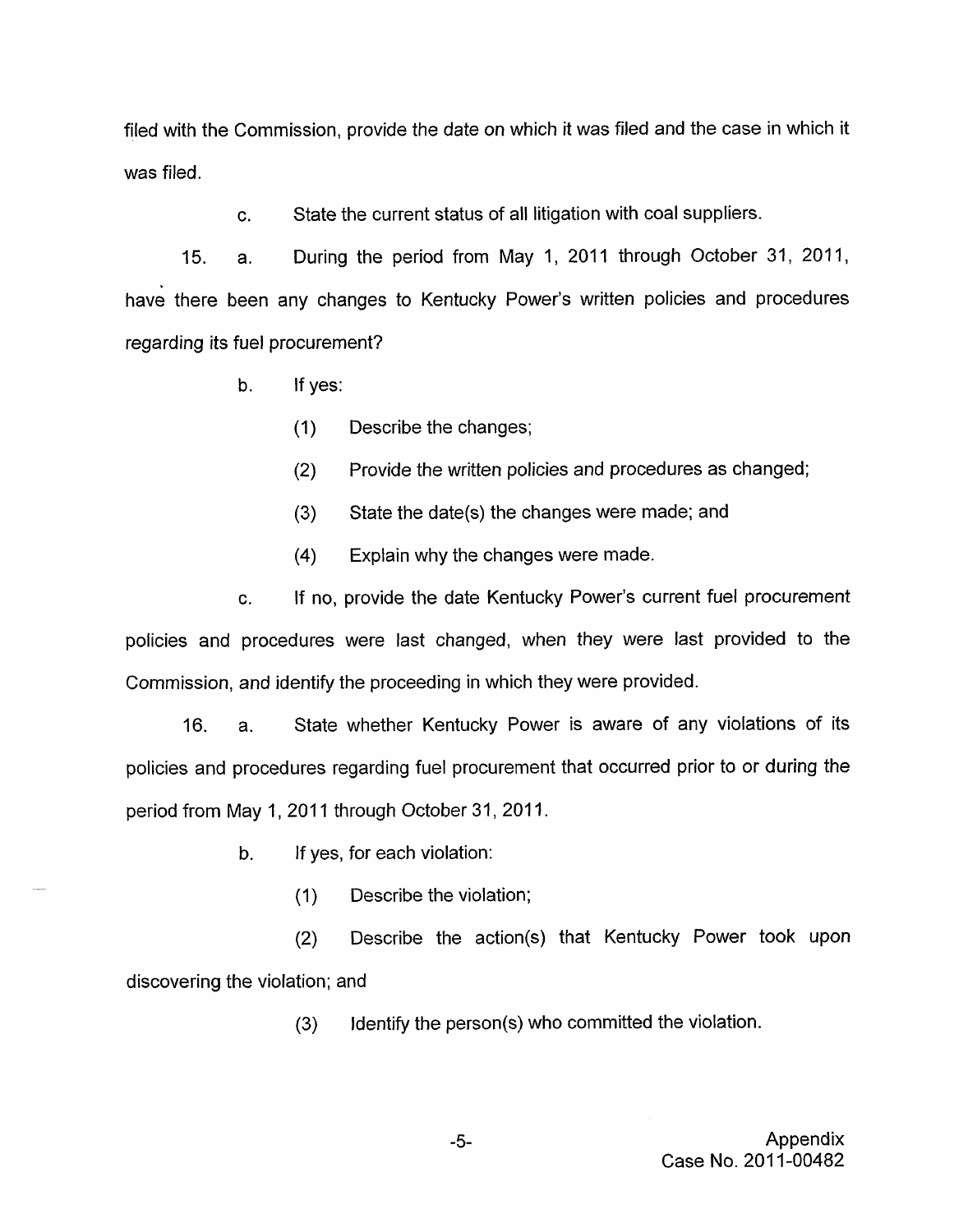17. Identify and explain the reasons for all changes in the organizational structure and personnel of the departments or divisions that are responsible for Kentucky Power's fuel procurement activities that occurred during the period from May 1, 2011 through October 31, 2011.

18. a. Identify all changes that Kentucky Power has made during the period under review to its maintenance and operation practices that also affect fuel usage at Kentucky Power's generation facilities.

b. Describe the impact of these changes on Kentucky Power's fuel usage.

19. List each written coal supply solicitation issued during the period from May 1, 2011 through October 31, 2011.

a. For each solicitation, provide the date of the solicitation, the type of solicitation (contract or spot), the quantities solicited, a general description of the quality of coal solicited, the time period over which deliveries were requested, and the generating unit(s) for which the coal was intended.

b. For each solicitation, state the number of vendors to whom the solicitation was sent, the number of vendors who responded, and the selected vendor. Provide the bid tabulation sheet or corresponding document that ranked the proposals. (This document should identify all vendors who made offers.) State the reasons for each selection. For each lowest-cost bid not selected, explain why the bid was not selected.

20. List each oral coal supply solicitation issued during the period from May 1, 2011 through October 31, 2011.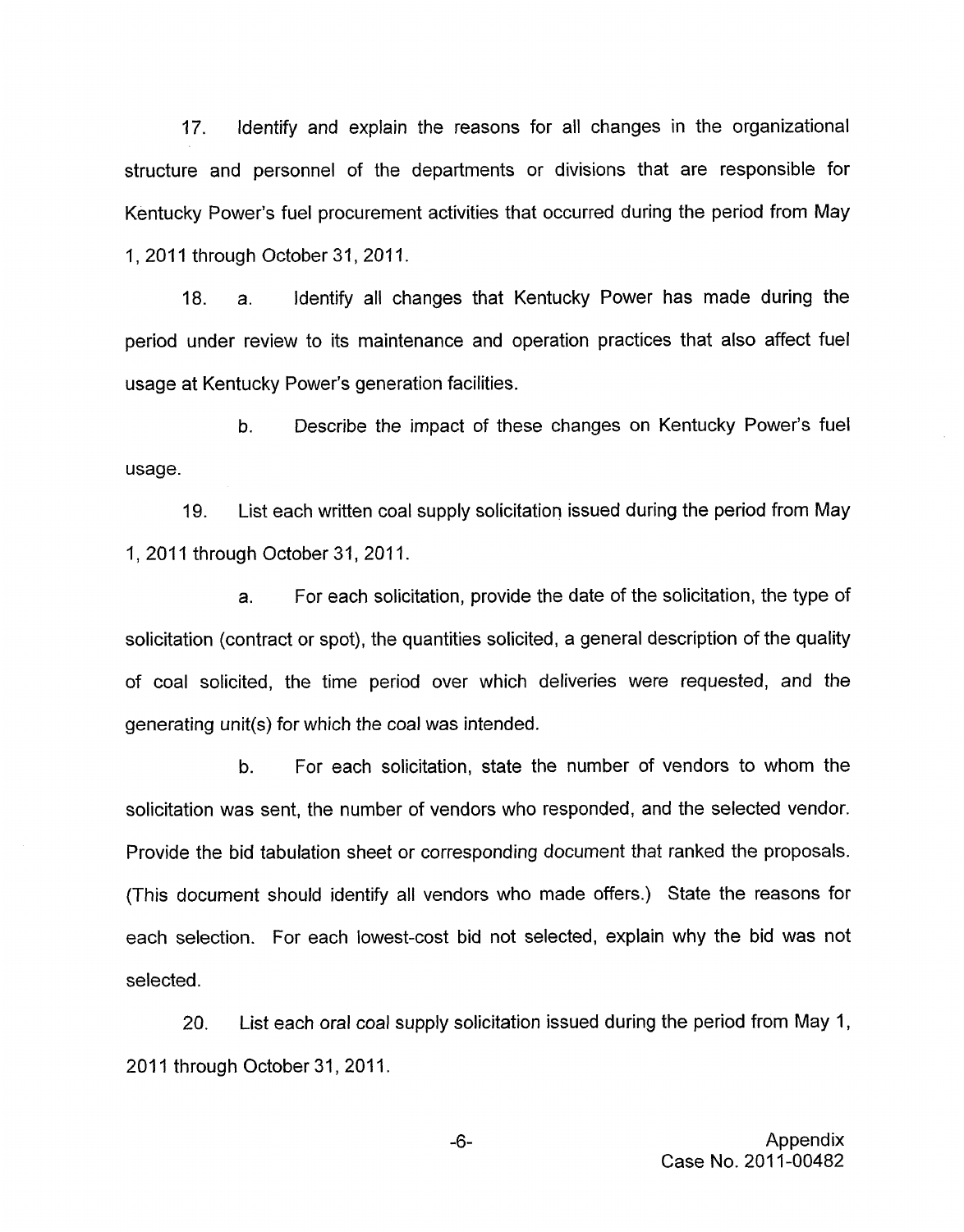a. For each solicitation, state why the solicitation was not written, the date(s) of the solicitation, the quantities solicited, a general description of the quality of coal solicited, the time period over which deliveries were requested, and the generating unit(s) for which the coal was intended.

b. For each solicitation, identify all vendors solicited and the vendor selected. Provide the tabulation sheet or other document that ranks the proposals. (This document should identify all vendors who made offers.) State the reasons for each selection. For each lowest-cost bid not selected, explain why the bid was not selected.

21. a. List all intersystem sales during the period under review in which Kentucky Power used a third party's transmission system.

b. For each sale listed above:

(1) Describe how Kentucky Power addressed, for FAC reporting purposes, the cost of fuel expended to cover any line losses incurred to transmit its power across the third party's transmission system; and

(2) State the line loss factor used for each transaction and describe how that line loss factor was determined.

22. Describe each change that Kentucky Power made to its methodology for calculating intersystem sales line losses during the period under review.

23. State whether, during the period under review, Kentucky Power has solicited bids for coal with the restriction that it was not mined through strip mining or mountain top removal. If yes, explain the reasons for the restriction on the solicitation, the quantity in tons and price per ton of the coal purchased as a result of this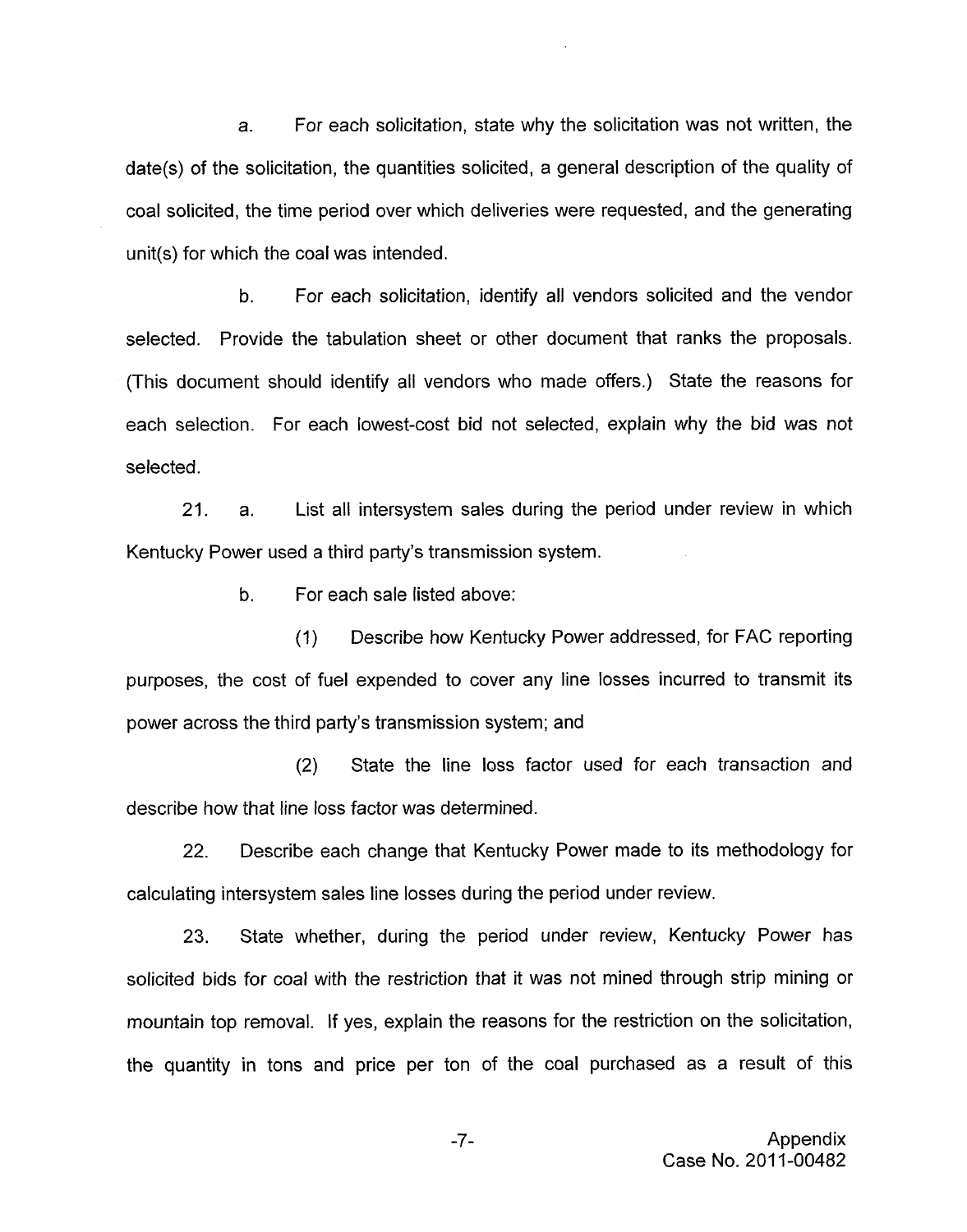solicitation, and the difference between the price of this coal and the price it could have obtained for the coal if the solicitation had not been restricted.

 $\mathcal{A}^{\text{max}}_{\text{max}}$ 

 $\mathcal{L}^{\text{max}}_{\text{max}}$  and  $\mathcal{L}^{\text{max}}_{\text{max}}$ 

 $\sim 10^4$